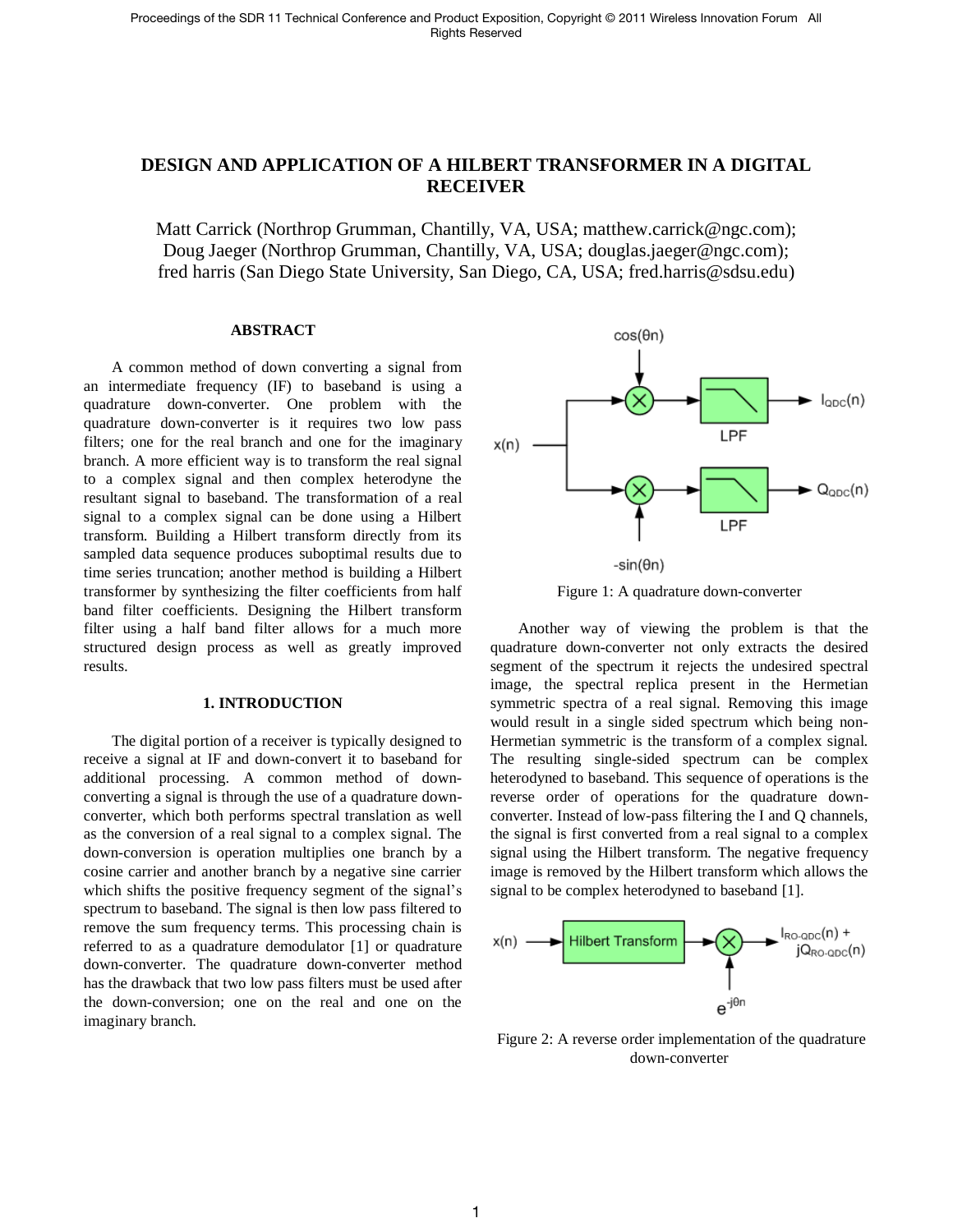It should be noted that the applications of the Hilbert transform within a digital receiver are not limited to this case of down-conversion; this example is simply providing the stimulus for designing the Hilbert transform filter.

### **2. HILBERT TRANSFORM BACKGROUND**

A Hilbert transform is a convolutional operator which is commonly referred to as a wide band  $90^\circ$  phase shifter. The filter embedded in the Hilbert transform performs a  $+90^\circ$ and -90<sup>°</sup> phase shift for negative and positive frequencies in a signal, respectively [2]. A continuous Hilbert transform is shown in equation 1, while the discrete representation of the Hilbert transform is shown in equation 2 [3]. The frequency response of the continuous filter embedded in the Hilbert transform is shown in equation 3. Here we see that spectral components on the positive frequency axis are phase shifted  $-90^\circ$  while the spectral components on the negative frequency axis are phase shifted  $+90^\circ$ . Note that the phase shift preserves amplitude. This spectral response is illustrated in figure 3. As expected, the odd symmetric time signal h(t) has an odd symmetric spectrum.

$$
\hat{x}(t) = x(t) * h(t), \text{ where } h(t) = \frac{2}{\pi t} \quad (1)
$$
\n
$$
\hat{x}(n) = x(n) * h(n),
$$
\n
$$
\text{where } h(n) = \begin{cases} \frac{2}{\pi n} & n \text{ is odd} \\ 0 & n \text{ is even} \end{cases} \quad (2)
$$

$$
H(f) = -j \, sgn(f) \quad (3)
$$



Figure 3: Frequency Response of the Hilbert transform Filter

The Hilbert transform is used to form the analytic signal, the complex time signal corresponding to the spectral content of the positive frequency axis. The analytic sampled data signal is described in equation 4.

$$
a(n) = x(n) + j \hat{x}(n) \quad (4)
$$

The block diagram demonstrating how to obtain the analytic signal with the Hilbert transform filter is shown in figure 4. Due to causality, when implemented, the output of the real branch will have to be delayed such that it is time aligned with the delayed output of the imaginary branch. One method of implementing this time delay is shown in figure 5.



Figure 4: Block diagram for applying a Hilbert transform [3]



Figure 5: Time aligning the output of the real and imaginary outputs

The analytic signal formed by use of the Hilbert transform operation in figure 4 destructively cancels all of the negative frequency components in the signal. When we apply a complex heterodyne to the output of the analytic signal generator we translate to baseband the spectrum centered on the positive frequency axis and thus performs the same function as the quadrature down-converter. Comparing the two structures, figures 1 and 4, we see that the reverse order quadrature down-converter only requires a single filter versus the quadrature down-converter which requires two. Therefore, the reverse order quadrature downconverter should be used instead of the quadrature downconverter as long as the single Hilbert transform filter uses less than the number of taps in the two filters in the quadrature down-converter.

# **3. DESIGNING A HILBERT TRANSFORM FILTER USING A DISCRETE SEQUENCE**

The discrete time series for the Hilbert transform was presented in equation 2. To determine a performance baseline for the filter let us use the filter coefficients directly from the discrete sequence. At this point we have not yet determined the number of taps required in this filter to meet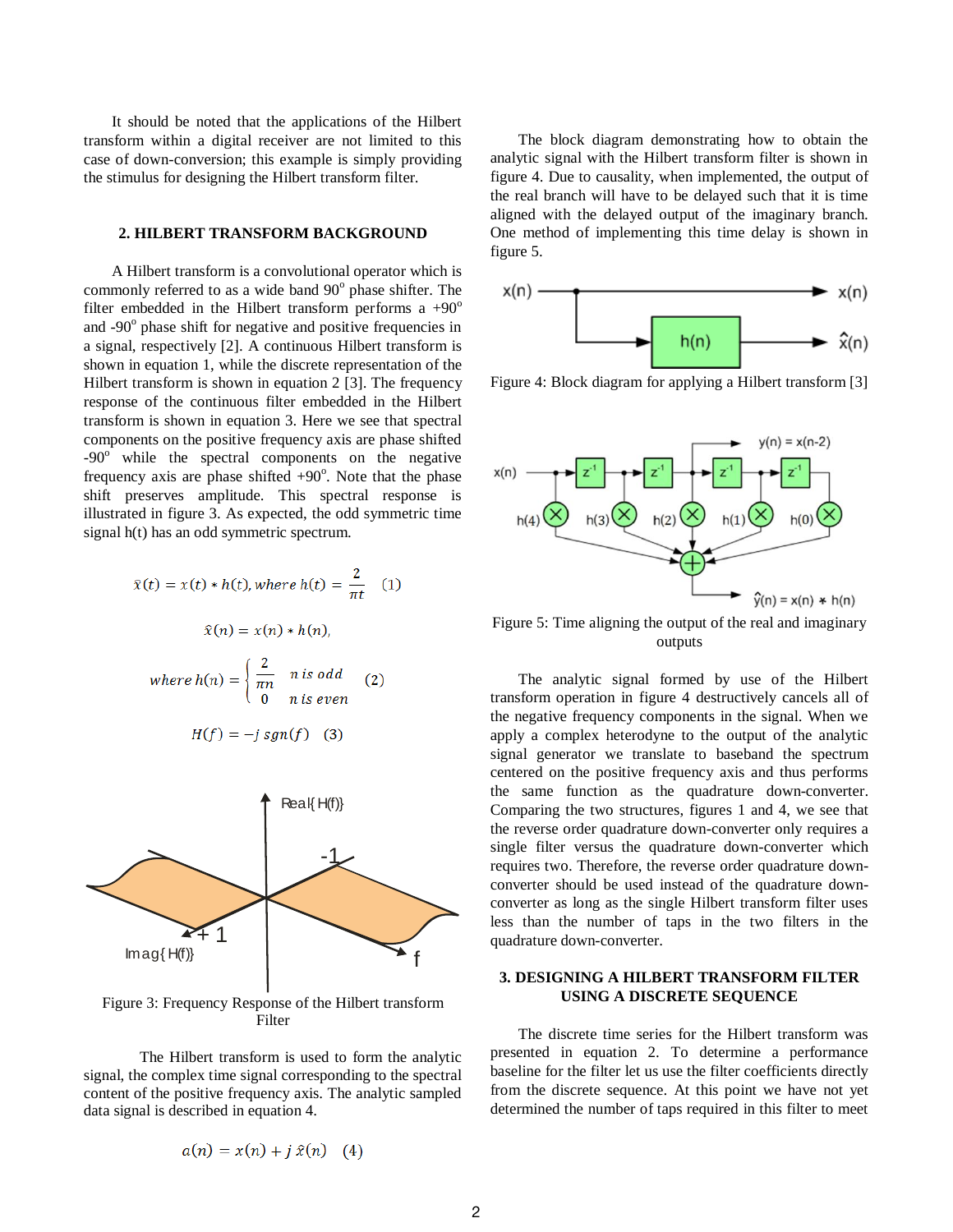a given design specification, so for convenience of the discussion we choose a filter of length 31 taps. This is an odd number of weights chosen to assure a zero weight at the symmetry point of the filter.

Figures 6a and 6b show the impulse response and the frequency response of the Hilbert transform filter formed by truncating the impulse response to 31 weights. Notice the significant ripple in the amplitude of the spectrum about the nominal values of  $\pm$  1. This ripple is Gibbs phenomena [3], the failure of the series to converge in the neighborhood of the discontinuity at normalized frequencies 0 and 0.5. This deviation from unity gain will prevent the destructive cancellation of the spectral components in the two paths that are supposed to be exhibit equal amplitude with opposing phases. This imperfect cancelation due to the ripple leaves a residual image which would limit the utility of the process. The amplitude of the ripple is not reduced by increasing the filter length but rather is shifted towards the discontinuities. In the jargon of digital signal processing, the pass band ripple is attributed to the truncation of the infinitely long sequence described by equation 2. The amplitude of the ripple can be controlled by the severity of the truncation process. Applying a window other than the abrupt default rectangle window will result in a more gradual transition to the zero amplitude coefficient values which will significantly reduce the levels of pass band and stop band ripple levels.



Figure 6a: Hilbert transform filter coefficients



Figure 6b: Spectrum: Hilbert Transform Filter, ripple on order of 182 parts per thousand

The windowed filter coefficients in figure 7a are seen to more gently transition to zero than the rectangle windowed filter and correspondingly the spectrum in figure 7b shows a much smaller level of ripple relative to the nominal  $\pm$  1 response. The pass band ripple is now on the order of 6 parts per 1000 as opposed to the original 182 parts 1000 as shown in figure 7c.



Figure 7a: Windowed filter coefficients



Figure 7b: Spectrum: windowed filter coefficients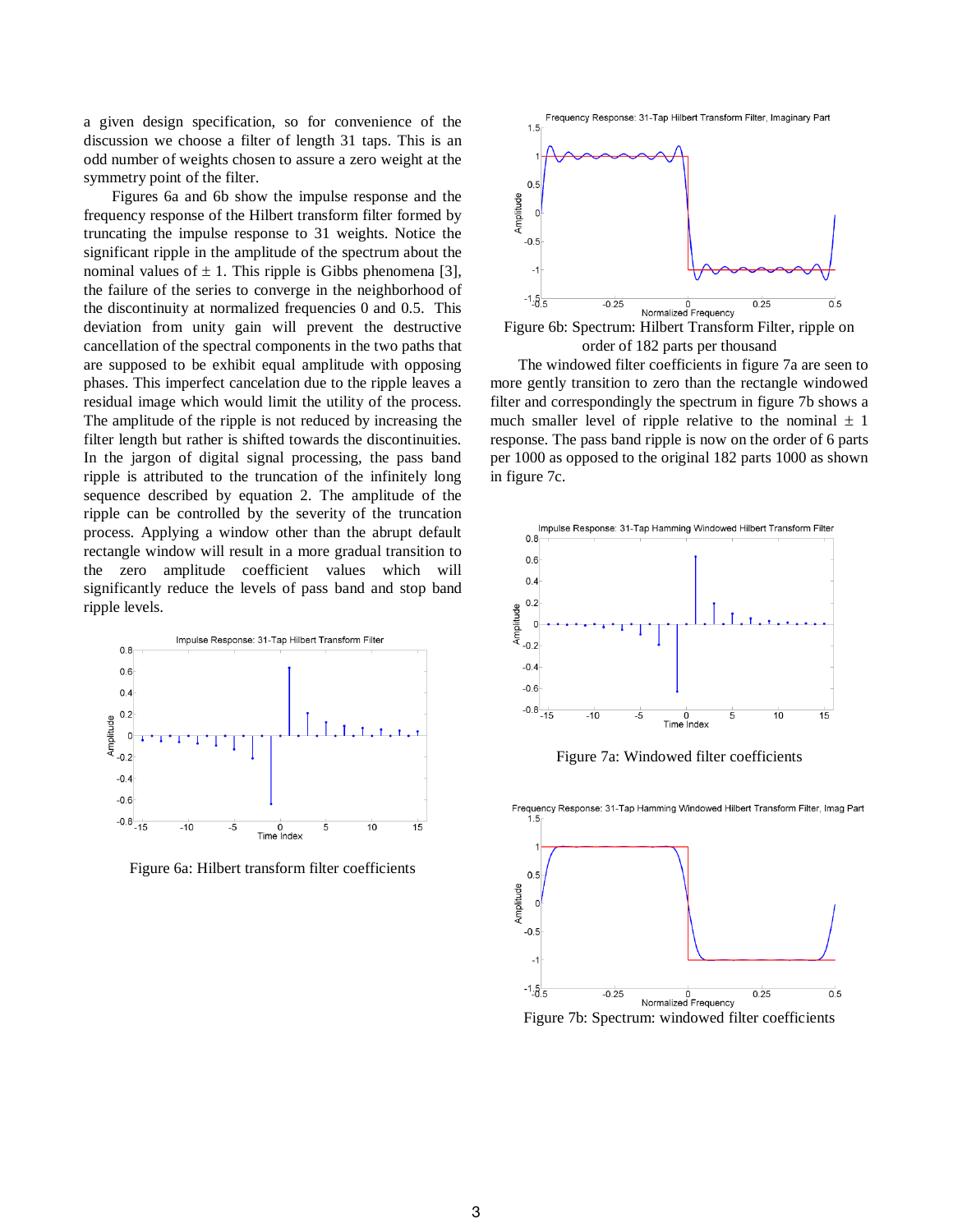

Figure 7c: The Pass Band Ripple: Windowed Coefficients on order of 6 Parts in 1000

Knowing that we can control the ripple level with smooth windows and that we can set that level to any desired value, we now address the matter of filter length and the particular windowing function. We ask, 'what order filter should be chosen' and 'what is the optimum window to apply'? We choose to answer these questions by introducing a slight change in perspective of the filter design process that will guide us to obvious answers to these two questions.

# **4. SYNTHESIZING A HILBERT TRANSFORM FILTER WITH HALF BAND FILTERS**

We now examine the structure of the Hilbert transform filter through its frequency domain characteristics. The Fourier transform of the Hilbert transform filter sequence was presented in equation 3 for the continuous filter and is presented in equation 5 for the sampled data filter [3].

$$
H(\theta) = -jsgn(\theta), \qquad \frac{\pi}{2} < \theta < \frac{\pi}{2} \quad (5)
$$



Figure 8: Fourier transform of the sampled Data Hilbert Filter

We approach the design of filter matching  $H(\theta)$ , the response in figure 8, by separating the positive and negative portions of the response. The positive portion of the response is  $-G(-\theta)$  while the negative portion of the response is  $G(\theta)$  as shown in figure 9. A filter will be built for each response and then later combined to form the total response.



Figure 8: Fourier transform of the sampled Data Hilbert Filter

Looking at the piecewise spectrum in figure 9, each response can be described as a down-converted and an upconverted half band filter [4] scaled by +1 and -1 respectively. The equations describing the filters in figure 9 are given in equations 6 and 7. The positive frequency half band is up-converted to the quarter sample rate by the complex exponential  $e^{j\pi n/2}$ , while the negative frequency half band is correspondingly shifted by  $e^{-j\pi n/2}$ .

$$
G(\theta) = H_{HB} \left( \theta + \frac{\pi}{2} \right) \quad g_{+\theta}(n) = h_{HB}(n) e^{-jn\frac{\pi}{2}} \quad (6)
$$

$$
G(-\theta) = H_{HB} \left( \theta - \frac{\pi}{2} \right) \quad g_{-\theta}(n) = h_{HB}(n) e^{+jn\frac{\pi}{2}} \quad (7)
$$

#### Where  $h_{HB}(n)$  is the baseband half band filter

To form the full response,  $H(\theta)$ , partial responses -G(- $\theta$ ) and  $G(\theta)$  must be summed and multiplied by j as shown in equation 8. The time domain equivalent is given in equation 9, which relates the half band filter coefficients to the Hilbert transform filter coefficients.

$$
H_{HT}(\theta) = -j \left[ H_{HB} \left( \theta - \frac{\pi}{2} \right) - H_{HB} \left( \theta + \frac{\pi}{2} \right) \right] \quad (8)
$$
  

$$
h_{HT}(n) = -j \left[ h_{HB}(n) e^{+jn\frac{\pi}{2}} - h_{HB}(n) e^{-jn\frac{\pi}{2}} \right] \quad (8.1)
$$
  

$$
h_{HT}(n) = 2h_{HB}(n) \frac{e^{+jn\frac{\pi}{2}} - e^{-jn\frac{\pi}{2}}}{2j} \quad (8.2)
$$
  

$$
h_{HT}(n) = 2 \sin \left( \frac{n\pi}{2} \right) h_{HB}(n) \quad (9)
$$

The question of how to choose the filter order and the best windowing function has been converted to that of designing a FIR half-band filter, a task with which we are quite familiar. After designing the half band filter  $h_{HB}(n)$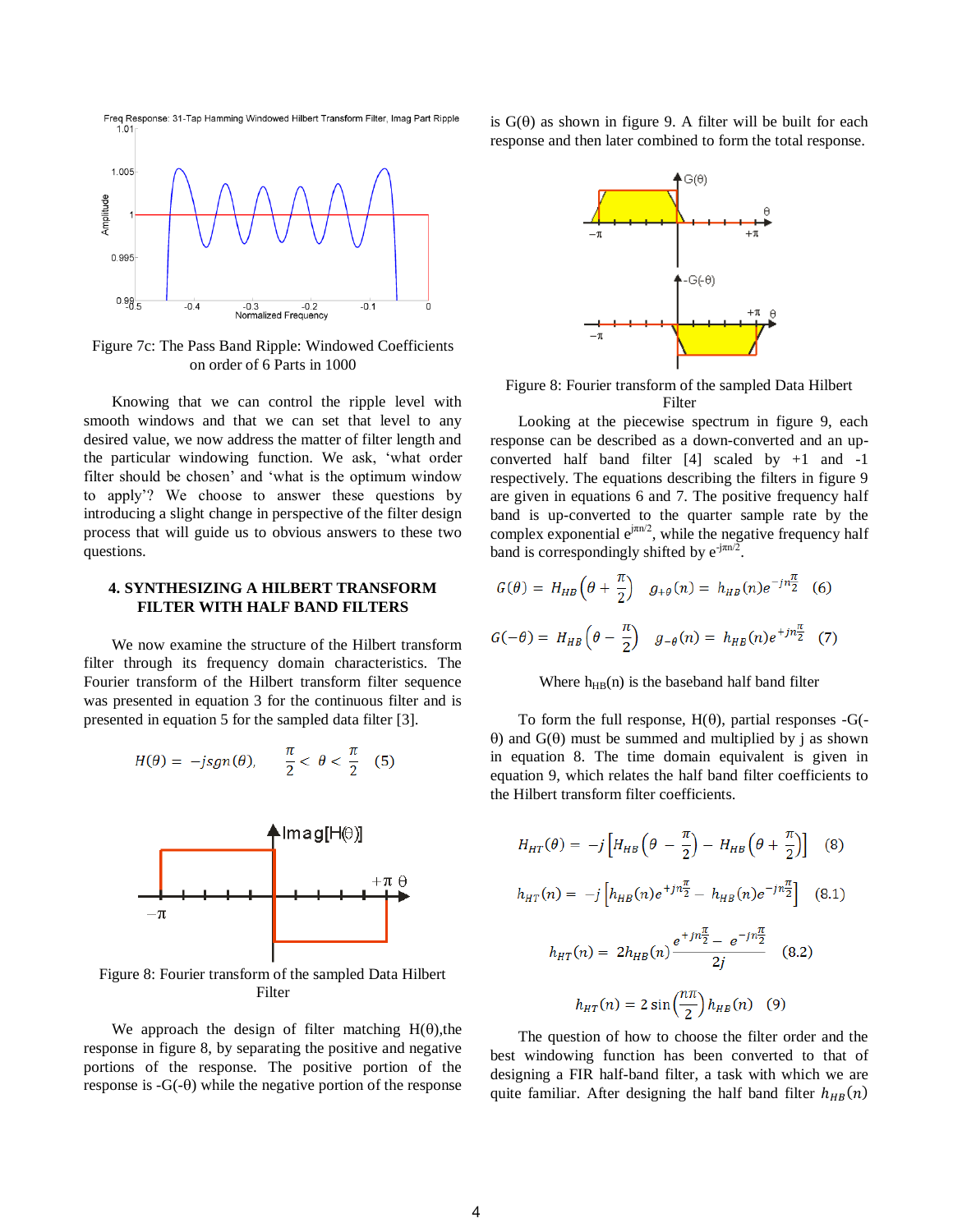the Hilbert transform filter coefficients can be synthesized by multiplying the coefficients by a sine wave.

# **5. HALF BAND FILTER DESIGN**

The analytic signal formed by the combination of the output of the Hilbert transform filter and its delayed input the delayed can be thought of as the result of a filtering operation designed to reject the negative frequency image in the double sided spectrum of the signal as seen in figure 10a. The baseband version of the same problem is shown in Figure 10b.



Figure 10a: Example of double sided spectrum



Figure 10b: Down converted double sided spectrum

By viewing the problem as that of rejecting the negative frequency image (figure 10a) or that of rejecting an image at the half sampling rate (figure 10b), the design of the Hilbert transform filter is exactly the same as a design of a standard FIR filter. That design requires definition of pass band boundaries, of stop band boundaries, hence transition band boundaries, and pass band and stop band ripple levels from which the prototype filter length can be estimated. Note that the spectrum of a half band filter is even symmetric about the origin and odd symmetric about the quarter sample rate  $(\pi/2)$  so that the stop band and pass band width are equal as are the pass band and stop band ripple levels.

To reject the image at half the sampling rate in figure 10b, we must design a low pass half-band filter. The filter pass band width must equal the pass band width of the baseband signal which in this example is  $0.1\pi$ radians/sample. Since the image at baseband also resides at the half sampling rate, the width of the stop band is the same as width of the pass band, which is also  $0.1\pi$  radians/sample. Subtracting the bandwidth of the reflected image  $(0.1\pi)$ from the half sampling bandwidth  $(0.5\pi)$  provides us with the stop band boundary, which is  $0.4\pi$  radians/sample. The transition bands is the difference of the stop band and pass band boundary edges which is  $0.3\pi$  radians. An example is shown in figure 11.

This discussion calculating the pass band and stop band reflects the defining property of the half band filter: the transition band is always centered on the quarter sample rate and the width of the pass band is equal to the width of the stop band. A generalized example of this constraint is illustrated in figure 11.



The two remaining parameters to define for the half band filter are the stop band attenuation and the filter order. Specifying the desired level of stop band attenuation as the parameter, *A*, in dB, the filter order can then be approximated using equation 10 [4].

$$
N \cong \frac{fs}{\Delta f} \frac{A(dB)}{22} \quad (10)
$$

Where  $f<sub>S</sub>$  is the sample rate,  $A(dB)$  is attenuation in dB, and  $\Delta f$  is the transition bandwidth. For our example,  $f_s = 2\pi$ ,  $\Delta f$ =0.3 $\pi$ , and *A(dB)*=80, therefore N  $\approx$  25

Now that all of the parameters have been defined, the half band filter can be designed. The coefficients can then be calculated with the standard MATLAB call to the Remez or firpm algorithm (with frequency vector normalized to fs/2) as shown below.

$$
f = [0 \ 0.1 \ 0.4 \ 0.5]/0.5;
$$
  
\n
$$
a = [1 \ 1 \ 0 \ 0];
$$
  
\n
$$
h_HB = firpm(N-1, f, a);
$$

Where N-1 is the filter order, 1-less than the number of filter coefficients, as estimated by equation 10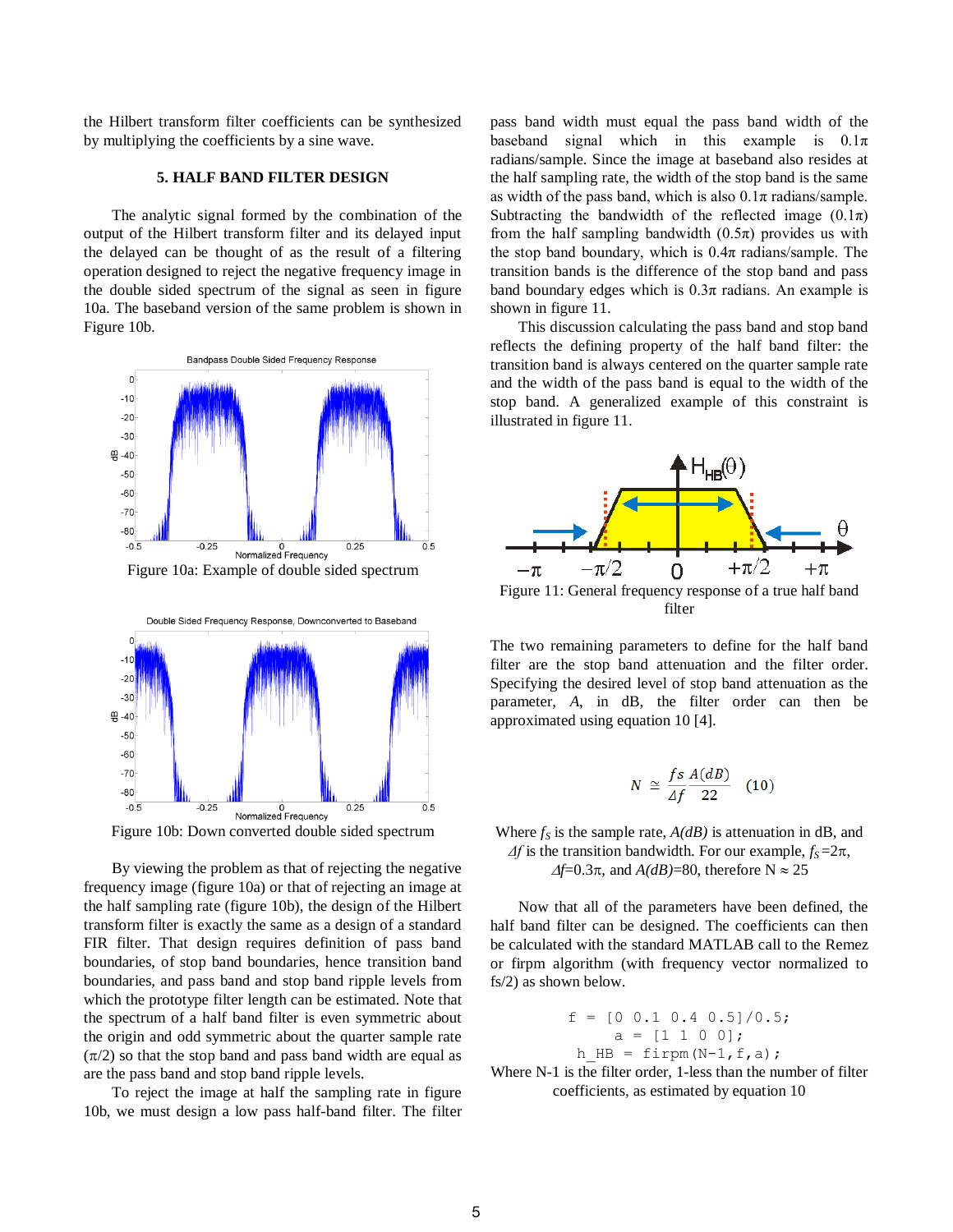To ensure a zero a symmetry point of the filter, the order is decreased from 25 to 24 while still meeting the original specifications. The filter coefficients are then computed with the MATLAB code provided above. The response of the filter is overlaid with the down-converted spectrum in Figure 12. The passband of the signal is within the 3dB cutoff of the filter, and the image residing at the half sample rate is rejected by the sidelobes which are 80 dB down by the time the passband of the image is reached. It should also be noted that this filter is also the same filter that would be used in the quadrature down-converter; therefore the quadrature down-converter uses a total of twice the number of taps as compared to the Hilbert transform filter.



Figure 12: The frequency response of the half band filter coefficients is overlaid against the down-converted baseband signal

The half band filter coefficients are then synthesized into Hilbert transform filter coefficients using equation 9. The Hilbert transform filter coefficients are shown in figure 13 and the resulting frequency response in figure 14.



Figure 13a: Hilbert transform filter coefficients, synthesized from half band filter coefficients



Figure 13b: The frequency response of the Hilbert transform filter coefficients



Figure 13c: The passband ripple is now less than 2 parts per 10,000

The filter coefficients pass the initial sanity check as the impulse response in figure 13a shows a very similar response to previous responses as in figures 6a and 7a. The frequency response in figure 13b is also very similar to previous responses in figures 6b and 7b. Figure 13c shows a substantial improvement in passband ripple, as it is now 2 parts per 10,000.

The half-band based filter design method makes designing the Hilbert transform filter much simpler as it is reduced to the design of a FIR filter. By reducing it to a FIR filter design problem, the design parameters can be fine tuned more easily which allows better results.

The attraction of this conversion is that the half band filter has zero-valued weights for all of the even-indexed offsets from its point of symmetry. This means that the Hilbert transform filter will similarly exhibit zero valued coefficients at the even indexed offsets from its point of symmetry. Interestingly, since the time series and spectrum are odd symmetric, the index at the point of symmetry must also be zero so that all the even indexed coefficients about its point of symmetry are equal to zero.

The design of a half band filter is covered in detail in [4] and will not be further discussed here. Once the half band filter coefficients have been calculated they are then turned into Hilbert transform filter coefficients using